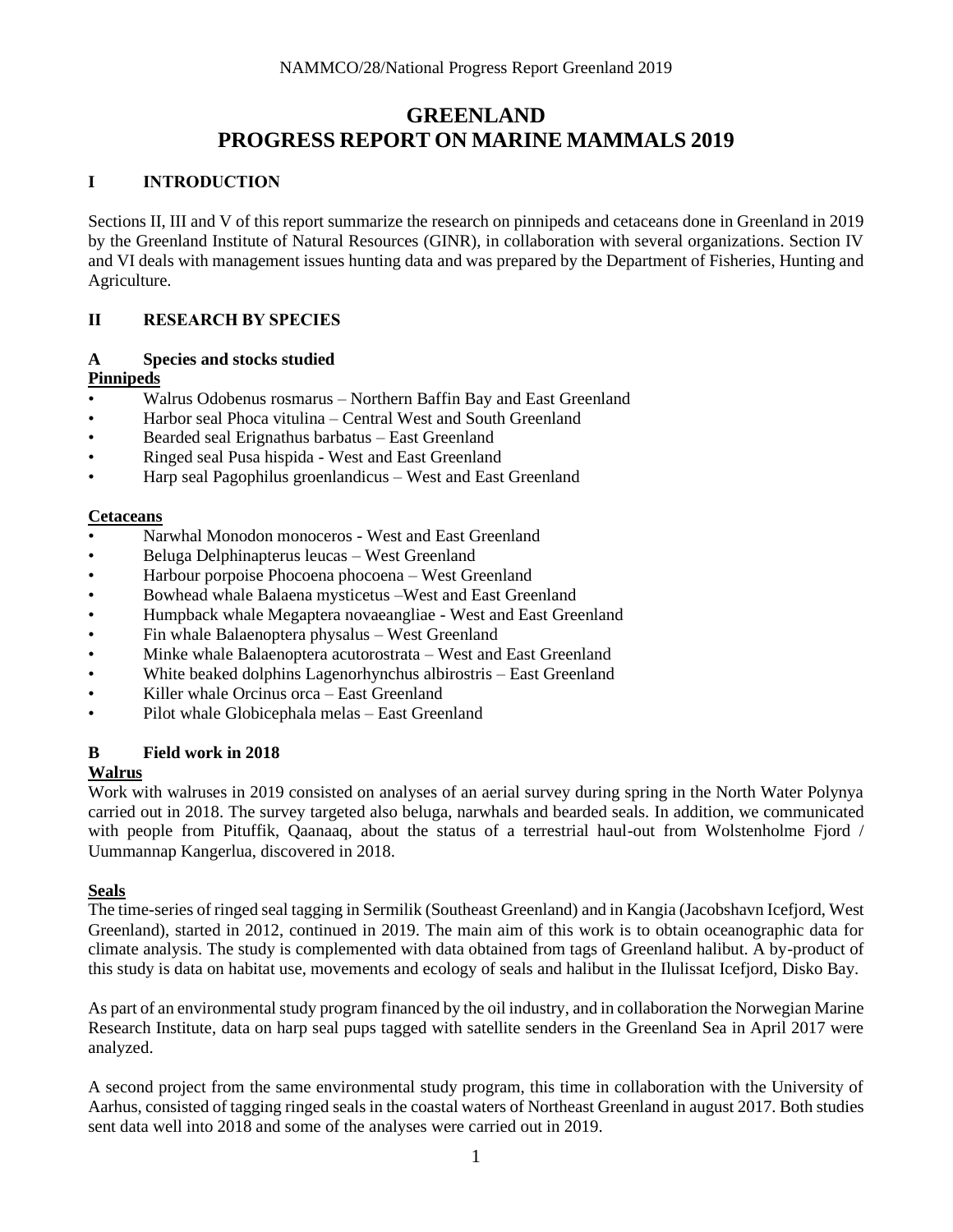An interview study of harbor seals in West Greenland was initiated in 2019.

# **Cetaceans**

Aerial surveys for narwhals were carried out in Inglefield Bredning and Melville Bay, Norhtwest Greenland in summer 2019.

Target species of telemetry studies in 2019 were narwhals in East Greenland, as well as fin and minke whales off Maniitsoq, West Greenland and humpback whales in West and East Greenland.

Satellite telemetry of narwhals in East Greenland, started in 2010, continued in 2019.

In 2019, as in previous years, the long-term studies of bowhead whales in Disko Bay focused on testing technology for combining satellite telemetry and recording sounds on the surface of whale bodies, in order to better understand the effect of sound from seismic air guns. In addition, oceanographic tags that record temperature, salinity, depth and position are under development. Hunters from Qeqetarsuaq collected biopsies of bowhead whales during spring in Disko Bay.

Collection of identification pictures taken by the public of humpback whale flukes and dorsal fins from West Greenland continued throughout 2019. In Nuuk, fieldwork on humpback whales included photo-identification, biopsy sampling, satellite telemetry and drone recordings.

The Danish Centre for Energy and Environment (DCE), University of Aarhus, maintains a database with observations collected by dedicated marine mammal and sea bird observers on board vessels carrying out seismic surveys under licences provided by the Bureau of Minerals and Petroleum.

## **C Laboratory work in 2019**

Laboratory work carried in 2019 included the analysis of stomach samples from seals and fish from Ilulissat, as well as genetic analyses of bowhead whales from Disko Bay at the University of Oslo.

Sound recordings from moorings in West and East Greenland are being analyzed for estimates of background noise and seasonal occurrence of cetaceans and bearded seals, as well as monitoring of seismic exploration.

## **D Other studies in 2019**

A number of desktop studies were carried out during 2019, including analysis of catch statistics for a number of species and assessments of narwhal for scientific working groups under NAMMCO and of large whales for the IWC.

## **E Research results in 2019**

The majority of research results from the fieldwork of 2019 are not available yet.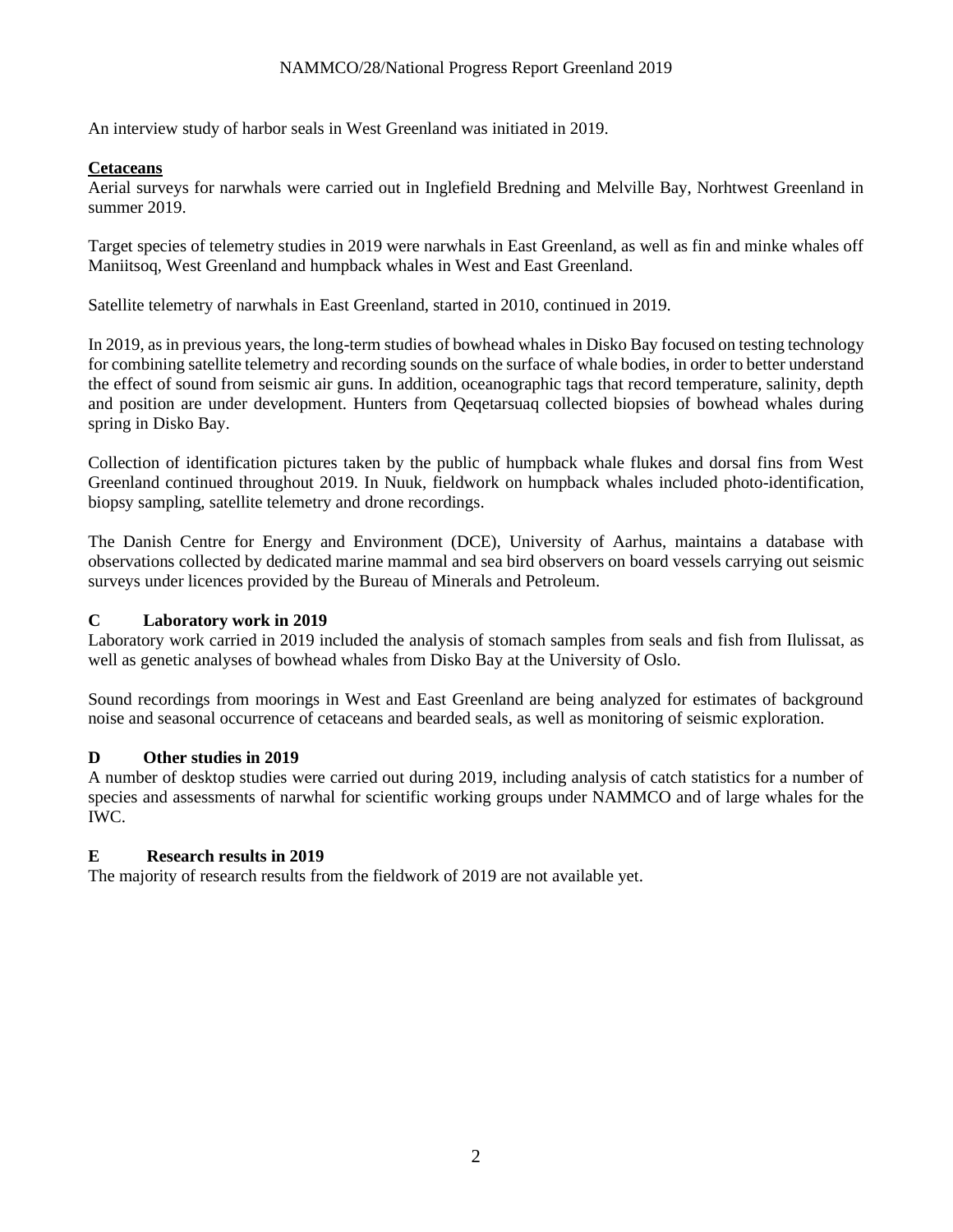# **III ONGOING (CURRENT) RESEARCH**

The time-series of ringed seal tagging in Sermilik (Southeast Greenland) and in Kangia (Jacobshavn Icefjord, West Greenland) will continue in 2020.

The interview study on harbor seals will continue.

Marine mammal surveys planned for 2020 include an aerial survey for narwhals during spring off Ittoqqortoormiit.

In order to understand the stock delineation and to obtain complementary data for abundance estimates, GINR runs a series of satellite telemetry studies. In 2020, the focus will be on narwhals in East Greenland.

The long-term studies of bowhead whales in Disko Bay will also continue. Work in 2020 will focus in the collection of biopsy samples for mark – recapture abundance estimates.

Telemetry studies of narwhals in Scoresbysund, East Greenland, started in 2020. Tagging is planned for 2020.

Studies of large whales in Tasiilaq, Southeast Greenland, carried out by the Climate Research Centre (GCRC) at GINR will continue.

As in previous years, collection of identification pictures taken by the public of humpback whale flukes and dorsal fins from West Greenland will continue. This work is coordinated by the GCRC.

Other work on marine mammals carried out by the GCRC include the establishment of a network of acoustic and oceanographic moorings and a pilot study to monitor narwhals and glacier fronts with automated cameras.

# **IV ADVICE GIVEN AND MANAGEMENT MEASURES TAKEN**

Advice and quotas for cetaceans and pinnipeds in the calendar year 2018 2019 are summarized in table 1.

Quotas for large whales are set by the IWC. At the IWC 67 meeting in 2018, the IWC agreed upon quotas and revised carry-over provisions for the new quota block 2019 – 2026. The IWC quotas were implemented. A revised Executive Order regulating the hunt on large whales come came into force from January 2019. The changes were in line with decisions made at IWC 67 on extension of hunting period for minke whales to all year round and removal of the minimum length limit for hunting fin whales.

The Government of Greenland sets the quotas for narwhals. The quotas for 2018 were in accordance with recommendations from 2015 by NAMMCO and JCNB. However in October 2019, the Government of Greenland decided to raise the quota in Etah, Qaanaaq, Melville Bay and East Greenland with 54 narwhals in total. The quota for Etah was on 9 animals, raised from 5 animals. The quota for Qaanaaq was on 114 animals, raised from 98 animals. The quota for Melville Bay was on 86 animals, raised from 70 animals. In East Greenland, the narwhal quota was raised from 66 to 84. Catches in Melville Bay during the past several years have consequently been higher than the advice. Surveys from 2007, 2012 and 2014 indicate that the summering stock of narwhals in Melville Bay is relatively small and the level of catches poses a risk of decline higher than recommended by NAMMCO and JCNB.

The original quotas for narwhals in East Greenland in 2019 were in accordance with recommendations from 2017 by NAMMCO and JCNB. The level of quotas was decided politically higher than recommended due to food safety and several uncertainties mentioned in the scientific and working group reports. For Ittoqqortoormiit, the quota was 50 animals, while in Tasiilaq the quota was of 16. However, in October 2019, there was a political decision to increase the quota of Tasiilaq with 12 narwhals. The quota of Ittoqqortoormiit was increased with 6 narwhals in October 2019. The official NAMMCO advice in 2017 was as recommended by the JCNB/NAMMCO JWG in 2015. The JWG met again in spring 2017 and concluded that narwhals below  $72^{\circ}$ N in East Greenland were with a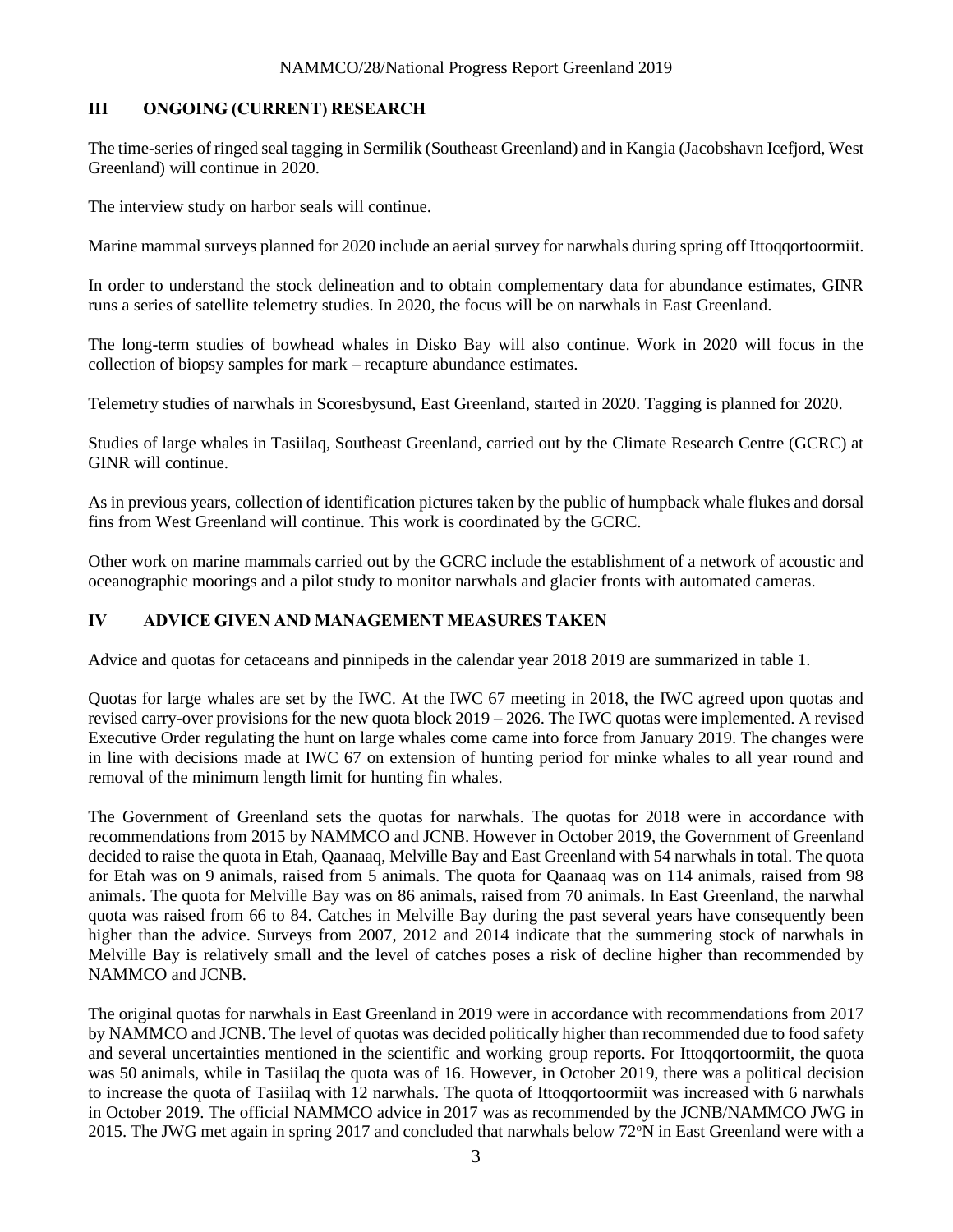high probability, declining. A reduction of catches to 10 narwhals in Ittoqqortoormiit, 10 in Kangerlussuaq fjord (north of Tasiilaq) and zero south of Kangerlussuaq was recommended. This advice was corroborated by NAMMCO SC in November 2017. During the council's annual meeting in 2018, the delegation from Greenland requested clarifications on how "small stocks" are defined, and which criteria are used to categorize a stock as a "small stock". The question was answered by the SC in 2018 In 2019 the Management Committee advised that the catches of narwhals in East Greenland should be reduced to 10 in Ittoqqortoormiit, 10 in Kangerlussuaq and 0 in Tasiilaq. In December 2019, the Government of Greenland put forward a plan for a gradual reduction of catches, aimed at complying with the 2019 advice by 2023. Quotas for 2020 are 40 narwhals in Ittoqortoormiit, 0 in Kangerlussuaq and 10 in Tasiilaq. In 2017, 93 narwhals were reported caught in East Greenland. In 2018, 51 narwhals were reported caught in Ittoqqortoormiit, and 23 in Tasiilaq. In 2019, 57 were reported caught in Ittoqqortormiit and 21 in Tasiilaq. An ad-hoc working group under the SC meet in September 2019 to assess the status of narwhals in East Greenland, and concluded that catches were no longer sustainable. Based on this assessment, the SC recommended a total protection of narwhals in East Greenland.

The Government of Greenland sets the quotas for beluga in West Greenland. The quotas for 2019 were in accordance with recommendations from 2015 by NAMMCO and JCNB. Until the 1920's, there used to be belugas in Southwest Greenland from fall to June. In order to facilitate the potential reestablishment of belugas in their historical range, NAMMCO Council recommends that belugas should be protected in Southwest Greenland, south of 65°N, and a seasonal closure in West Greenland during summer. There is currently a quota for eight belugas in Southwest Greenland and no seasonal closures. Government of Greenland has decided not to follow the biological recommendation due to the assumption that it is unlikely that beluga will re-establish in the mentioned area due to several factors, including the increased level of ship traffic, much higher numbers of catching boats, climate and environmental changes. The Government of Greenland has decided not to establish seasonal closures in August because the quota has not been fully utilized, since the introduction of quota in 2004.

There are no quotas for pilot whale, harbor porpoise, white-sided and white-beaked dolphins and killer whales. In 2013, NAMMCO recommended that Greenland should take a closer look at the accuracy of catch data for harbor porpoises and killer whales. This work has not been completed. An Executive Order covering the mentioned small cetaceans is underway and is expected to be finished in 2020-21.

Walrus quotas are given by the Government of Greenland, and in 2019, as in previous years and in 2020, followed the advice from NAMMCO. Quotas for 2020 are 79 in Baffin Bay, 74 in Davis Strait / Baffin Island and 17 in East Greenland.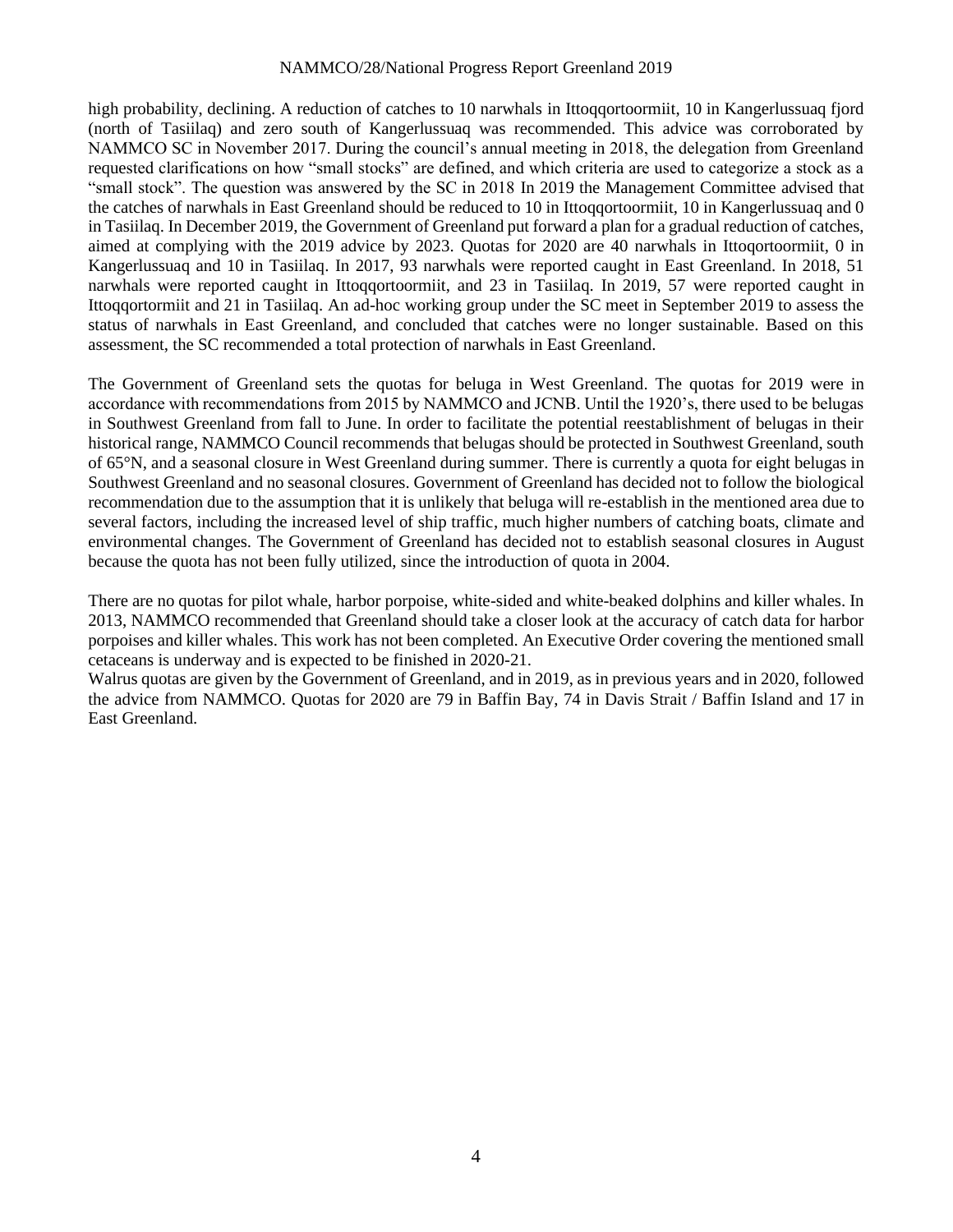| <b>Species - stock</b>                         | <b>Advisor</b>           | <b>Advice in 2019</b>                           | <b>Management measure 2019</b>                           |
|------------------------------------------------|--------------------------|-------------------------------------------------|----------------------------------------------------------|
| Harbour seal                                   | <b>NAMMCO</b>            | Total protection                                | Protected since 2010                                     |
| Grey seal                                      | <b>NAMMCO</b>            | Total protection                                | Protected since 2010                                     |
| Harp seal                                      | <b>ICES/NAFO/NAMMCO</b>  | No concern                                      | No catch limit                                           |
| Hooded seal                                    | <b>ICES/NAFO/NAMMCO</b>  | No concern                                      | No catch limit                                           |
| Walrus - Baffin Bay                            | <b>NAMMCO</b>            | 85 landed animals                               | Quota of 85                                              |
| Walrus - Davis Strait / Baffin Island          | <b>NAMMCO</b>            | 100 or less removals                            | Quota of 69                                              |
| Walrus - East Greenland                        | <b>NAMMCO</b>            | 20 or less removals                             | Quota of 18                                              |
| Beluga - West Greenland                        | <b>JCNB &amp; NAMMCO</b> | 320 landed animals.<br>Protection south of 65°N | Quota of 320, of which 20 are allocated<br>south of 65°N |
| Beluga - Qaanaaq                               | <b>JCNB &amp; NAMMCO</b> | Catch of 20 acceptable                          | Ouota of 20                                              |
| Narwhal - Etah                                 | <b>JCNB &amp; NAMMCO</b> | 5 landed animals                                | Quota of 5                                               |
| Narwhal - Inglefield Bredning                  | <b>JCNB &amp; NAMMCO</b> | 98 landed animals                               | Quota of 98                                              |
| Narwhal - Melville Bay                         | <b>JCNB &amp; NAMMCO</b> | 70 landed animals                               | Quota of 90                                              |
| Narwhal - Uummannaq                            | <b>JCNB &amp; NAMMCO</b> | 154 landed animals                              | Quota of 154                                             |
| Narwhal - Disko Bay to South Greenland area    | <b>JCNB &amp; NAMMCO</b> | 97 landed animals                               | Quota of 97 <sup>i</sup>                                 |
| Narwhals - Ittoqqortoormiit                    | <b>JCNB &amp; NAMMCO</b> | 0 landed animals                                | Quota of 50                                              |
| Narwhal - Tasiilaq                             | <b>JCNB &amp; NAMMCO</b> | 0 landed animals                                | Quota of 16                                              |
| Bowhead whale – West Greenland / Arctic Canada | <b>IWC</b>               | 5 removals acceptable                           | Quota of 2                                               |
| Humpback whale - West Greenland                | <b>IWC</b>               | 10 removals acceptable                          | Quota of 10                                              |
| Fin whale - West Greenland                     | <b>IWC</b>               | 19 removals acceptable                          | Quota of 19                                              |
| Minke whale - West Greenland                   | <b>IWC</b>               | 164 removals acceptable                         | Quota of 164                                             |
| Minke whale - East Greenland                   | <b>IWC</b>               | 20 removals acceptable                          | Quota of 20                                              |

# Table 1. Overview of management advice per stock and the quota or other management measures used in 2019.

<sup>i</sup> The quota in the Disko Bay area was 85, and the remaining 12 were allocated to West and Southwest Greenland.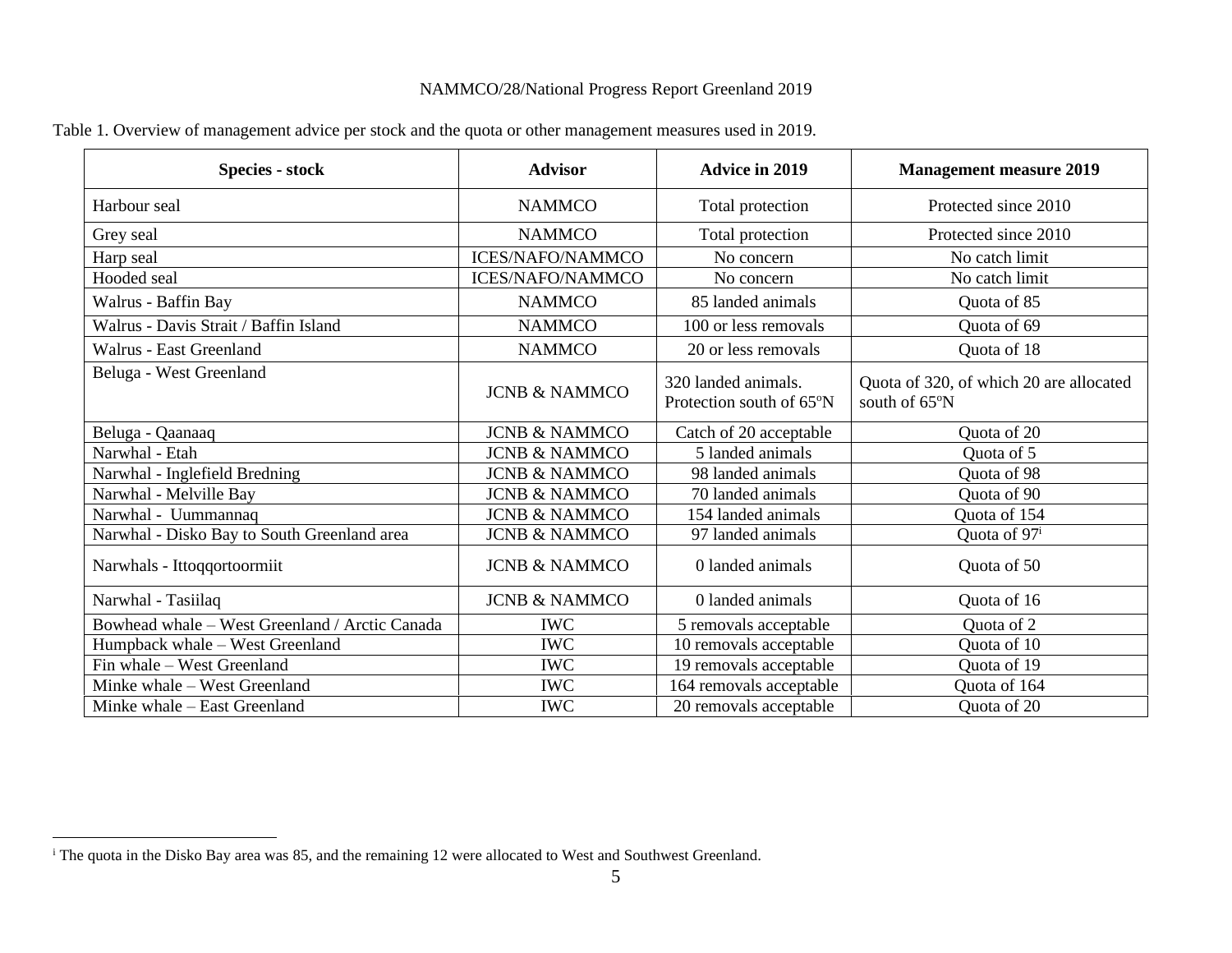## **V PUBLICATIONS AND DOCUMENTS**

#### **Peer reviewed**

- Andrews RD, Baird R, Calambokidis J, Goertz CEC, Gulland F, Heide-Jørgensen MP, Hooker S, Johnson M, Mate B, Mitani Y, Nowacek D, Owen K, Pabst K, Quakenbush LT, Raverty S, Robbins J, Schorr G, Shpak OV, Townsend FI, Uhart M, Wells RS, Zerbini AN (2019) Best Practice Guidelines for Cetacean Tagging. J. Cetacean Res. Manag. 20: 27-66.
- Bröker KCA, Hansen RG, Leonard KE, Koski WR, Heide-Jørgensen MP (2019) A comparison of image based and aerial surveys of narwhals. Mar. Mammal Sci., 1-27. DOI: 10.1111/mms.12586
- Dietz R, Letcher RJ, Desforges J-P, Eulaers I, Sonne C, Wilson S, Andersen-Ranberg E, Basu N, Barst BD, Bustnes JO, Bytingsvik J, Ciesielski TM, Drevnick PE, Gabrielsen GW, Haarr A, Hylland K, Jenssen BM, Levin M, McKinney MA, Nørregaard RD, Pedersen KE, Provencher J, Styrishave B, Tartu S, Aars J, Ackerman JT, Rosing-Asvid A,… Born EW, … Rigét FF,… Sinding M-HS, et al. (2019) Current state of knowledge on biological effects from contaminants on arctic wildlife and fish. Sci. Total Environ. 696, 133792.
- Foote AD., Martin MD, Louis M, Pacheco G, Robertson KM, Sinding MHS, Amaral AR, Baird RW, Baker CS, Ballance L, Barlow J, Brownlow A, T. Collins, R. Constantine, W. Dabin, L. Dalla Rosa, N. J. Davison, J. W. Durban, R. Esteban, S. H. Ferguson, Gerrodette T, Guinet C, Hanson MB, Hoggard W, Matthews CJD, Samarra FIP, de Stephanis R, Tavares SB, Tixier P, Totterdell JA, Wade P, Excoffier L, Gilbert MTP, Wolf JBW, Morin PA (2019) Killer whale genomes reveal a complex history of recurrent admixture and vicariance. Mol. Ecol. 28, 3427–3444.
- Garde E and Heide-Jørgensen MP (2019) Reconstructing catch history of narwhals in Greenland 1862-2017. Marine Fisheries Review
- Jourdain E, Ugarte F, Vikingsson GA, Samara FIP, Ferguson SH, Lawson J, Vongraven D & Desportes G (2019) North Atlantic killer whale Orcinus orca populations: a review of current knowledge and threats to conservation. Mammal Review. Doi: 10.1111/mam.12168
- Lopes-Marques M, Machado AM, Alves LQ, Fonseca MM, Barbosa S, Sinding MHS, Rasmussen MH, Iversen MR, Frost Bertelsen M, Campos PF, da Fonseca R, Ruivo R, Castro LFC (2019) Complete Inactivation of Sebum-Producing Genes Parallels the Loss of Sebaceous Glands in Cetacea. Mol. Biol. Evol. 36, 1270– 1280.
- Ngô MC, Heide-Jørgensen MP, Ditlevsen S (2019) Understanding narwhal diving behaviour using Hidden Markov Models with dependent state distributions and long range dependence. PloSONE Comp. Biol. https://doi.org/10.1371/journal.pcbi.1006425
- Nielsen NH, Teilmann J, Heide-Jørgensen MP (2019) Indications of mesopelagic foraging by a small odontocete. Mar. Biol. 166:78.
- Post E, Alley RB, Christensen TR, Macias-Fauri M, Forbes BC, Gooseff M, Iler A, Kerby JT, Laidre KL, Mann ME, Olofsson J, Stroeve JC, Ulmer F, Virginia R, and Wang M (2019) The Polar Regions in a 2oC warmer world. Science Advances. In Press.
- Pedro S, Dietz R, Sonne C, Rosing-Asvid A, Hansen M, McKinney MA (2019) Are vitamins A and E associated with persistent organic pollutants and fatty acids in the blubber of highly contaminated killer whales (Orcinus orca) from Greenland? Environmental Research (177) article no. 108602. DOI: 10.1016/j.envres.2019.108602.
- Rey‐Iglesia A, Gopalakrishan S, Carøe C, Alquezar‐Planas DE, Ahlmann Nielsen A, Röder T, Bruhn Pedersen L, Næsborg‐Nielsen C, Sinding MS, Fredensborg Rath M, Li Z, Petersen B, Gilbert MTP, Bunce M, Mourier T, Hansen AJ (2019) MobiSeq: De novo SNP discovery in model and non-model species through sequencing the flanking region of transposable elements. Mol. Ecol. Resour. 19, 512–525.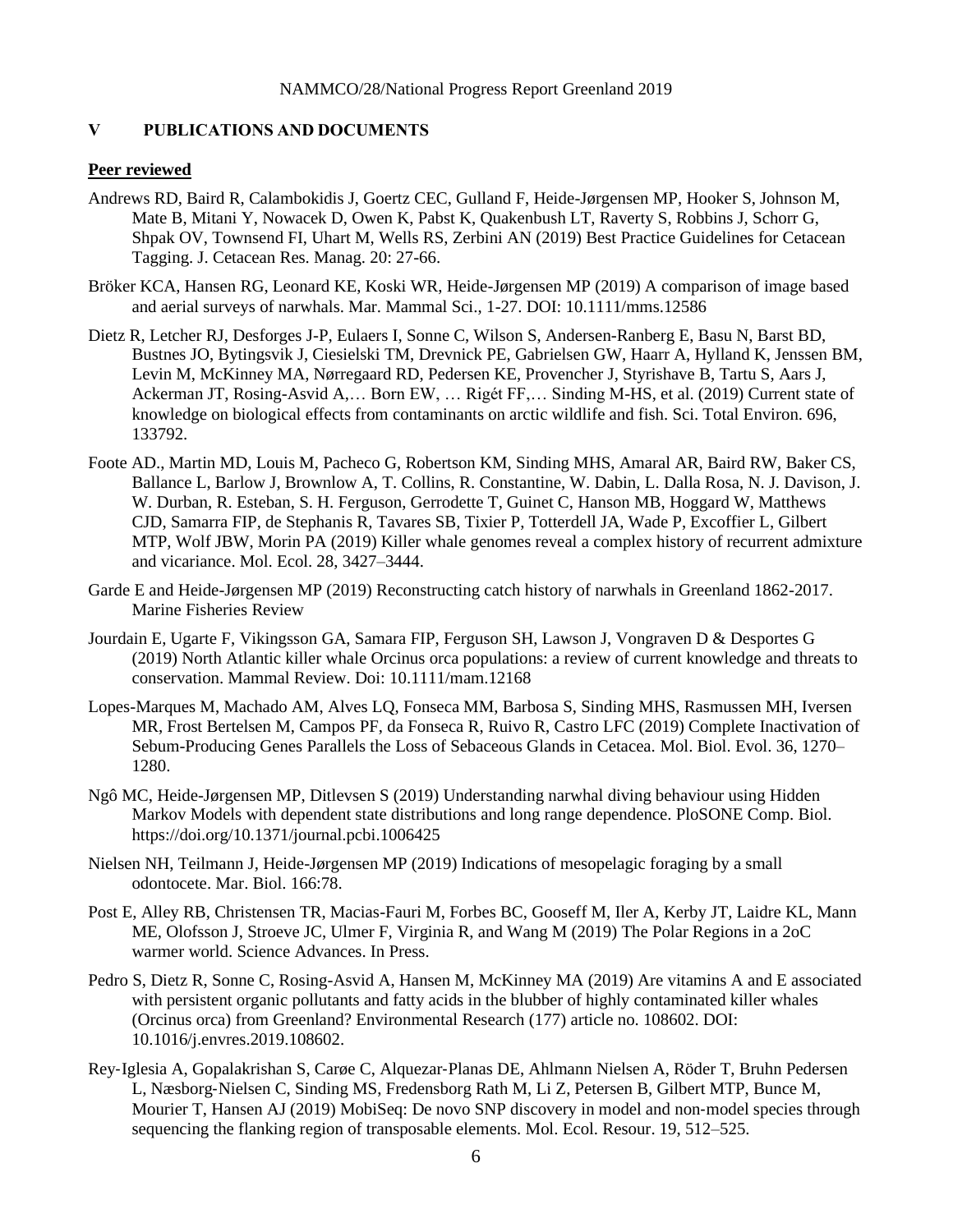- Rojas-Bracho L, Gulland FMD, Smith CR, TaylorB, Wells RS, Thomas PO, Bauer B, Heide-Jørgensen MP, et al. (2019) A field effort to capture critically endangered vaquitas Phocoena sinus for protection from entanglement in illegal gillnets. Endangered Species Research 38: 11-27. https://doi.org/10.3354/esr00931
- Skovrind M, Castruita JAS, Haile J, Treadaway, EC, Heide-Jørgensen MP, Szpak P, Lorenzen ED (2019) Hybridization between two high Arctic cetaceans confirmed by genomic analysis. NATURE Sci. Rep. 9: 7729, doi: 10.1038/s41598-019-44038-0
- Watt CA, Doniol-Valcroze T, Witting L, Hobbs R, Hansen RG, Lee DS, Marcoux M, Lesage V, Garde E, Ferguson SH, Heide-Jørgensen MP (2019) Hunt allocation modeling for migrating marine mammals. Mar. Fish. Rev. In press
- Westbury MV, Petersen B, Garde E, Heide-Jørgensen MP, Lorenzen ED (2019) Narwhal Genome Reveals Long-Term Low Genetic Diversity despite Current Large Abundance Size, iScience, ttps://doi.org/10.1016/j.isci.2019.03.023
- Witting L (2019) Rebuttal against Desforges et al. (2018): No evidence for a global killer whale population collapse. Marine Mammal Science 35:1197 - 1200
- Witting L, Doniol-Valcroze T, Hobbs RC, Ditlevsen S, Heide-Jørgensen MP (2019) Meta-population modelling of narwhals, Monodon monoceros, in East Canada and West Greenland. Mar. Fish. Rev.
- Yurkowski DJ, Auger-Methe M, Mallory ML Rosing-Asvid A and more. (2019) Abundance and species diversity hotspots of tracked marine predators across the North American Arctic. Diversity and distributions 25 (3) 328-345. DOI: 10.1111/ddi.12860.

#### **Meeting documents**

- Chambault P, Tervo OM, Garde E., Hansen RG, Blackwell SB, Williams TM, Dietz R, Albertsen CM, Laidre K, Richard P, M.-H. S. Sinding M-HS, Schmidt HC, Heide-Jørgensen MP (2019) Preliminary assessment of the impact of rising sea temperatures on narwhals NAMMCO. SC/26/NEGWG/07
- Garde E, Hansen RG, Tervo O, Heide-Jørgensen MP (2019) Catch statistics for narwhals in East Greenland 1955– 2019. NAMMCO SC/26/NEGWG/07.
- Garde E, Tervo O, Heide-Jørgensen MP (2019) Life history parameters of narwhals (*Monodon monoceros*) from East Greenland. NAMMCO SC/26/NEGWG/10.
- Hansen RG, Borchers D and Heide-Jørgensen MP (2019) Abundance of narwhals summering in East Greenland and narwhals wintering in the North Water and Northeast Water polynyas, SC/26/NEGWG/04
- Hansen R, Borchers D and Heide-Jørgensen MP (2019) Project 7.2 and 7.3. Summer surveys of marine mammals in the Greenland Sea and the North-east Water and winter survey of marine mammals in the Northeast Water
- Hansen RG and Heide-Jørgensen MP (2019) Abundance of narwhals at the hunting areas in East Greenland in 2008 and 2016, SC/26/NEGWG/05
- Hansen RG and Heide-Jørgensen MP (2019) Re-calculations of abundance of narwhals to three management units in East Greenland, SC/26/NEGWG/20
- Hansen RG, Witting L, Heide-Jørgensen MP (2019) Calf production of narwhals in Scoresby Sound, SC/26/NEGWG/11
- Heide-Jørgensen MP (2019) A mark-recapture abundance estimate from Scoresby Sound in 2019. NAMMCO SC/26/NEGWG/18
- Heide-Jørgensen MP (2019) Abundance of narwhals in Scoresby in 1983 and 1984. NAMMCO SC/26/NEGWG/06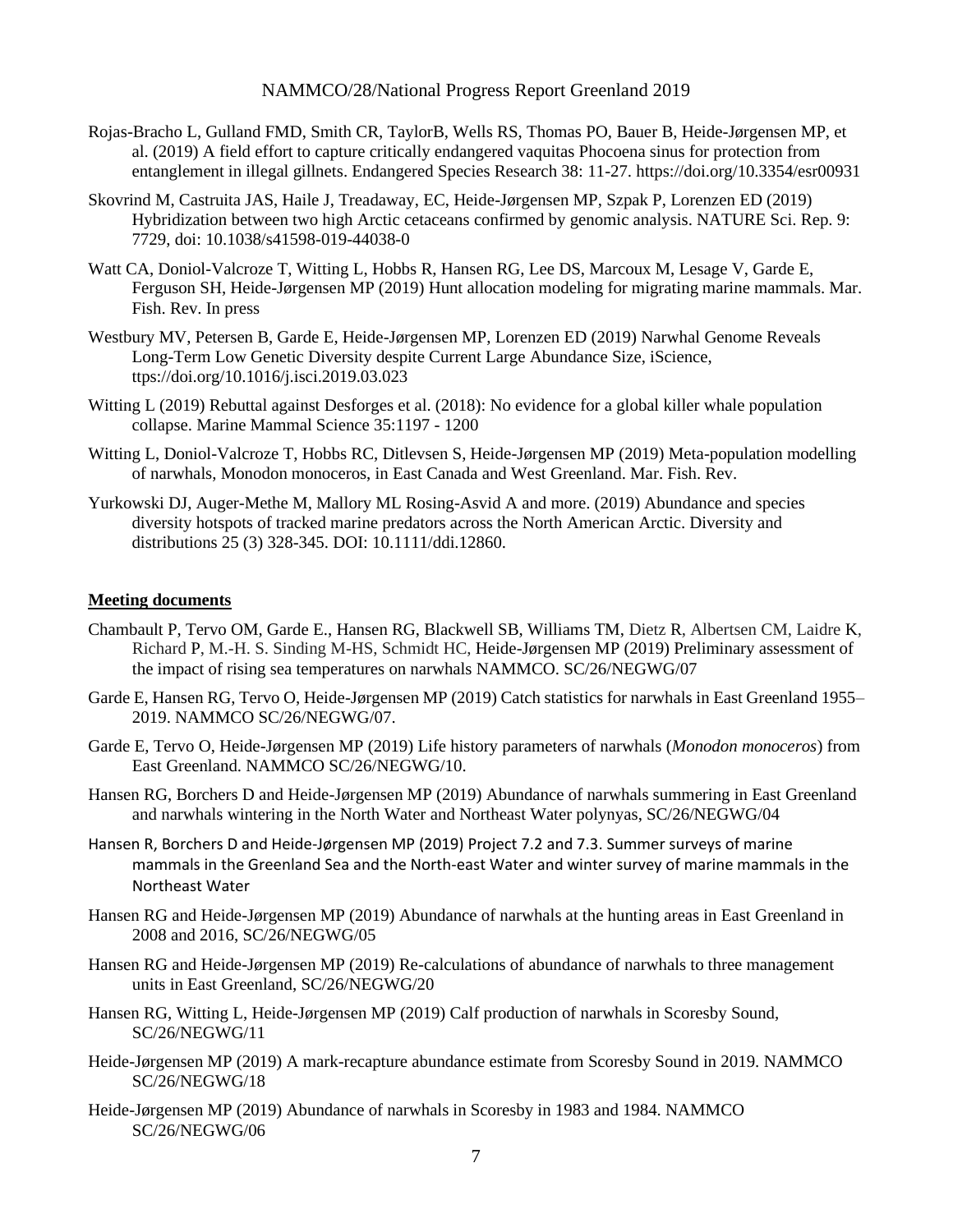- Heide-Jørgensen MP (2019) Statistics from the live capturing operations in Hjørnedal 2010-2019. NAMMCO SC/26/NEGWG/17
- Heide-Jørgensen (2019) Timing and direction of the spring migration of narwhals entering Scoresby Sound NAMMCO SC/26/NEGWG/14
- Heide-Jørgensen MP, Blackwell SB, Williams TM, Sinding M-HS, Skovrind M, Tervo OM, Garde E, Hansen RG, Ditlevsen S (2019) Temperature dependent habitat selection of narwhals. NAMMCO SC/26/NEGWG/13
- Heide-Jørgensen MP, Ugarte F, Hansen RG, Chambault P, Garde E (2019) A regime shift in South-east Greenland. NAMMCO SC/26/NEGWG/12
- Punt, A. E., Brandao, A., and Witting, L. (2019) Results of carryover analyses for West Greenland fin, minke and bowhead whales. IWC/SC/68a/IST/01
- Tervo O, Ditlevsen S, Garde E, Hansen RG, Ngo C, Heide-Jørgensen MP (2019) Preliminary results on the short-term effects of airgun pulses on the acoustic behaviour of narwhals. NAMMCO SC/26/NEGWG/08
- Ugarte F (2019) Bits of local knowledge about narwhals and other animals in Southeast Greenland. NAMMCO/SC/26/NEGWG/19
- Witting, L. (2019) Assessment runs narwhals, Ittoqqortormiit 2019. NAMMCO/SC/26/NEGWG/16i
- Witting, L. (2019) Assessment runs narwhals, Kangerlussuaq 2019. NAMMCO/SC/26/NEGWG/16k
- Witting, L. (2019) Assessment runs narwhals, Tasilaq 2019. NAMMCO/SC/26/NEGWG/16t
- Witting, L. (2019) Assessment of West Greenland harbour porpoise 2019. NAMMCO/SC/26/HPWG/09
- Witting, L. (2019) Revised assessment of West Greenland harbour porpoise. NAMMCO/SC/26/HPWG/11
- Witting, L. (2019) A candidate SLA for the common minke whale in East Greenland. IWC/SC/68a/IST/04

#### **Reports and other written documents**

- Boye TK, Garde E, Nielsen J, Hedeholm R, Olsen J and Simon M (2019). Estimating the Age of West Greenland Humpback Whales Through Aspartic Acid Racemization and Eye Lens Bomb Radiocarbon Methods. Poster, World Marine Mammal Conference, Barcelona, Spain.
- Boye TK, Tervo O. and Simon M (2019) Passive acoustic monitoring in Greenland. Spoken presentation at the World Marine Mammal Conference, Barcelona, 7-12 December 2019.
- Blackwell SB, Tervo O, Conrad AS, Heide-Jørgensen MP. Individual-specific calls in east Greenland narwhals another type of signature whistle? Spoken presentation at the World Marine Mammal Conference, Barcelona, 7-12 December 2019
- Chambault P, Tervo O, Garde E, Hansen RG, Blackwell SB, Williams T, Dietz R, Richard P, Laidre K, Heide-Jørgensen MP. Sea surface temperature drives narwhals' movements in the Arctic. Spoken presentation at the World Marine Mammal Conference, Barcelona, 7-12 December 2019
- Citta J, Quakenbush L, Okkonen S, Harwood L, Druckenmiller M, George JC, Adams B, Lea E, Heide-Jørgensen MP, Pokiak J, Pokiak C. Declining winter sea ice is associated with a northward shift of bowhead whale winter range. Spoken presentation at the World Marine Mammal Conference, Barcelona, 7-12 December 2019
- Evans P, Lorhengel K, Baines ME, Camp R, Feingold D. Hammond P, Lindenbaum C, Morris C, Pesante G, Stringell, T, Thomas L, Ugarte F, Venerusso G & Waggitt J (2019) Poster: The challenges for assessing favourable conservation status in coastal bottlenose dolphins. The World Marine Mammal Conference, 9- 12 December 2019, Barcelona, Spain.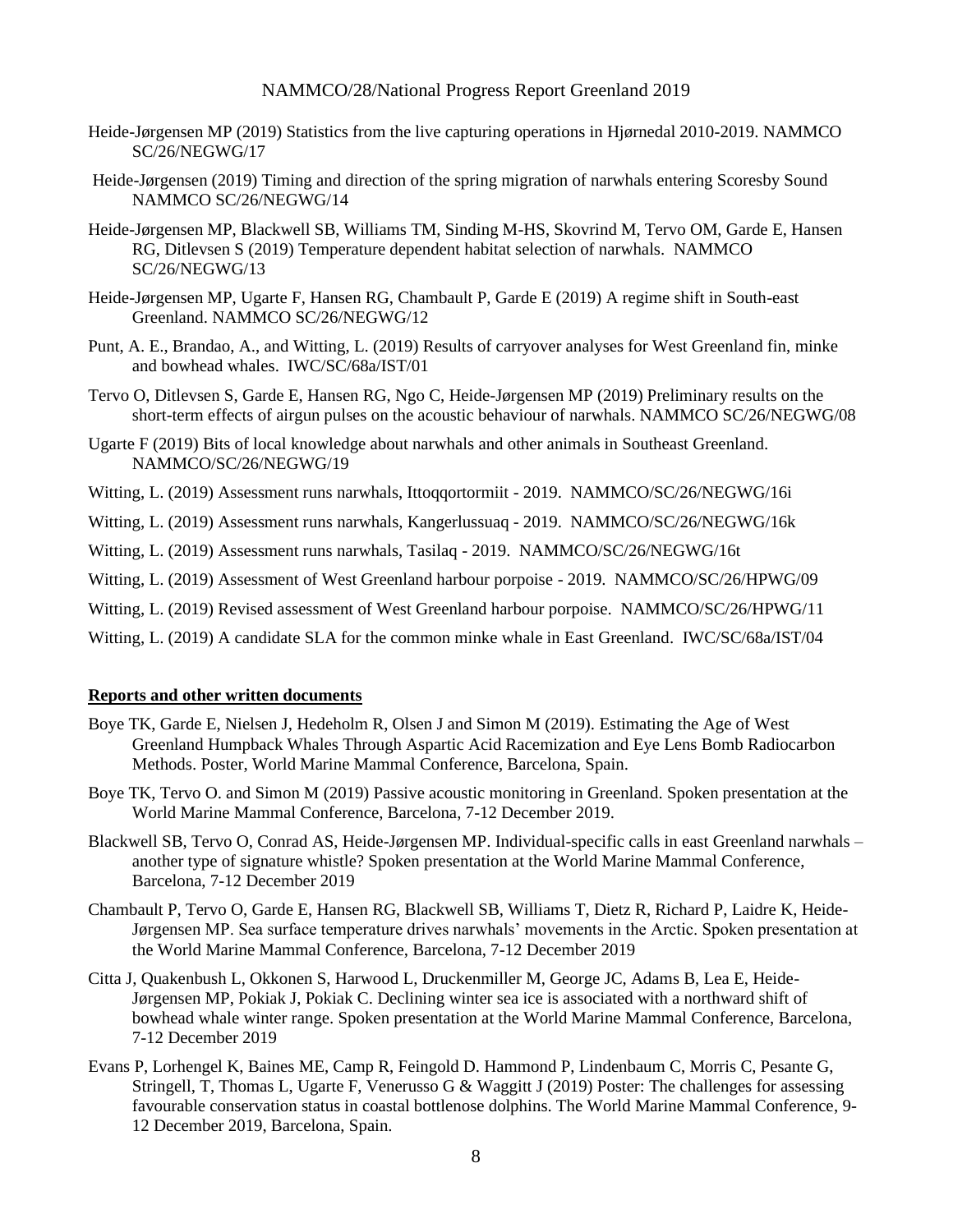- Garde E, Tervo O, Wielandt D, Thomsen TB, Heide-Jørgensen MP (2019) Elemental analyses in narwhal tusks. Poster, World Marine Mammal Conference, Barcelona, Spain.
- Garde E, Jung-Madsen S, Ditlevsen S, Hansen RG, Hansen RG, Zinglersen KB, Heide-Jørgensen MP (2019) Diving and foraging of the Atlantic walrus. Poster, Dansk Havpattedyr Symposium, Odense, Danmark.
- Garde E, Tervo O, Wielandt D, Thomsen TB, Wielandt D, Heide-Jørgensen MP. Can elemental analyses in narwhal tusks reveal population structure and environmental changes? Poster presentation at the World Marine Mammal Conference, Barcelona, 7-12 December 2019.
- GINR (2019) CITES non detriment finding for havpattedyr i Grønland 2019. Report from the CITES scientific authority in Greenland. https://natur.gl/raadgivning/cites/
- Hamilton CD, Lydersen C, Aars J, Biuw M, Boltunov A, Born EW, Dietz R, Folkow L, Glazov D, Kettemer L, Laidre K, Øien N, Nordøy E, Rikardsen A, Rosing-Asvid A, Semenova V, Shpak O, Wiig Ø, Kovacs KM (2019). Poster: Marine mammal "hotspots" in the Greenland and Barents Seas as revealed by satellite tracking since 2005. The World Marine Mammal Conference, 9-12 December 2019, Barcelona, Spain.
- Hansen RG, Borchers D, Heide-Jørgensen MP (2019) Abundance and trends of narwhals wintering in polynyas around Greenland. Spoken presentation at the World Marine Mammal Conference, Barcelona, 7-12 December.
- Heide-Jørgensen MP (2019) A regime shift in Southeast Greenland. Spoken presentation at the World Marine Mammal Conference, Barcelona, 7-12 December.
- Heide-Jørgensen MP (2019) Internt notat til Kim Kielsen om undersøgelser af narhvalernes reaktion på seismik. Notat til selvstyret (formandsdep) fra d. 28. oktober
- Heide-Jørgensen MP, Blackwell SB, Williams T, Sinding M-H, Tervo O, Garde E, Hansen RG. (2019) Some like it cold: targeted temperature range during feeding in narwhals. Spoken presentation at the World Marine Mammal Conference, Barcelona, 7-12 December
- Heide-Jørgensen MP, Garde E, Hansen RG (2019) Høringssvar angående forslag om hvalrosbekendtgørelse.
- Heide-Jørgensen MP, Garde E, Hansen RG (2019) Høringssvar vedrørende jagttider for hvalros.
- Heide-Jørgensen MP, Garde E, Hansen RG (2019) Notat om Dundas Ilmenite Projects Environmental Impact Asssessment.
- Heide-Jørgensen MP, Garde E, Hansen RG, Tervo O, Witting L, Ugarte F (2019) Femårsplan for undersøgelser af narhvaler i Øst- og Vestgrønland. Rapport til selvstyret (PAN) fra d. 18. marts
- Heide-Jørgensen MP, Pokiak J, Pokiak C (2019) Declining winter sea ice is associated with a northward shift of bowhead whale winter range. Spoken presentation at the World Marine Mammal Conference, Barcelona, 7-12 December 2019
- Heide-Jørgensen MP & Ugarte F (2019) Notat til Fangstafdelingen om mulighederne for reduktion af narhvalfangsterne i Østgrønland. Notat til selvstyret (APNN) fra d. 7. januar.
- Hunt K, Buck L, Hudson J, Ajó AF, Heide-Jørgensen MP, Ferguson S, Matthews C (2019) Mating season inferences from annual testosterone cycles in baleen of adult male bowhead whales (Balaena mysticetus). Spoken presentation at the World Marine Mammal Conference, Barcelona, 7-12 December.
- JCNB (2019) Report of the 14 th Meeting of the CANADA/GREENALAND JOINT COMMISSION on Conservation and Management of Narwhal and Beluga, April 2019.
- Louis M, Skovrind M, Castruita JAS, Garilao C, Kaschner K, Gopalakrishnan S, Haile J, Lydersen C, Kovacs KM, Garde E, Heide-Jørgensen MP, Postma L,Ferguson S, Willerslev E, Lorenzen E. Impact of past climate changes on narwhal population structure and demographic history. Poster presentation at the World Marine Mammal Conference, Barcelona, 7-12 December 2019.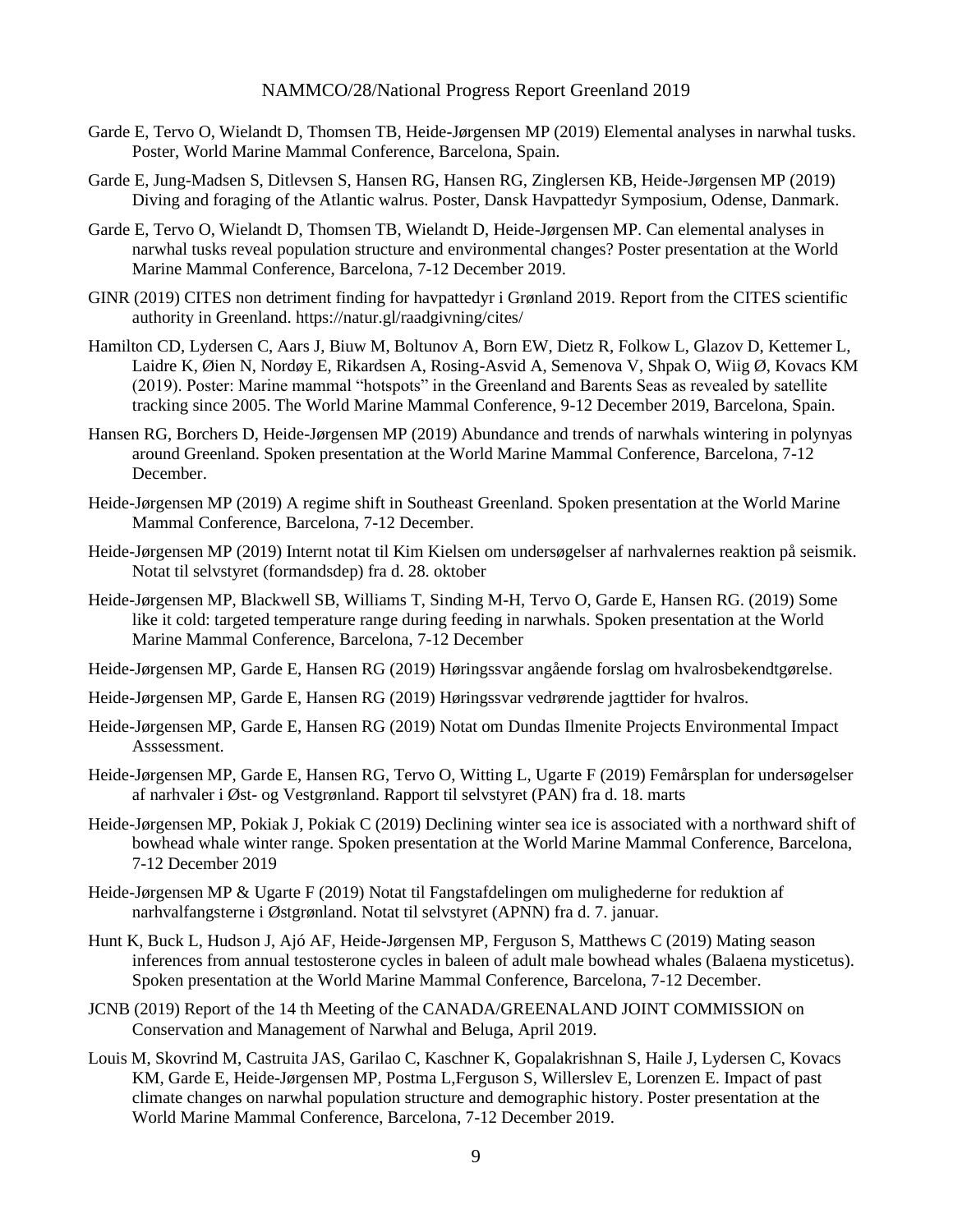- NAMMCO (2019) Report of the NAMMCO Scientific Committee Ad Hoc Working Group on Narwhal in East Greenland, September 2019. Available at https://nammco.no/topics/sc-working-group-reports/
- NAMMCO (2019) Report of the NAMMCO Scientific Committee Working Group on Harbour Porpoise, March 2019. Available at https://nammco.no/topics/sc-working-group-reports/
- NAMMCO (2019) Report of the 26th Meeting of the NAMMCO Scientific Committee, November 2019. Available at https://nammco.no/topics/scientific-committee-reports/
- Ngo MC, Tervo O, Ditlevsen S, Heide-Jørgensen MP. Open-source Acoustic Analysis Tool in R. Poster presentation at the World Marine Mammal Conference, Barcelona, 7-12 December 2019.
- Nielsen N, Biard V, Teilmann J, Víkingsson G, Stenson G, Lawson J, Lah L, Tiedemann R, Ngo MC, Heide-Jørgensen MP, Olsen MT (2019) The Greenlandic harbour porpoise – a separate ecotype? Spoken presentation at the World Marine Mammal Conference, Barcelona, 7-12 December.
- Olsen MT, Corfixen N, Mørch L, Knudsen SW, Teilmann J, Heide-Jørgensen MP. Environmental DNA for assessing habitat use and genetic diversity of bowhead whales. Poster presentation at the World Marine Mammal Conference, Barcelona, 7-12 December 2019.
- PaFu (2019) Høringssvar angående forslag om hvalrosbekendtgørelse. Notat til selvstyre (APNN) fra d. 20. februar
- PaFu (2019) Kommentar til Forslag til Inatsisartutbeslutning 2019/156 om optælling af ederfugle i 2020. Nota til selvstyre (PAN) fra d. 11. marts
- PaFu (2019) Kommentar til Forslag til Inatsisartut-beslutning 2019/157 om optælling af narhval og hvidhval i 2020. Notat til selvstyret (PAN) fra d. 11. marts
- Schleimer A, Aguilar A, Barco SG, Degollada E, Berrow S, Bloch D, Borrell A, Cristina FM, Gauffier P, Giard J, Hao W, Heide-Jørgensen MP, Kovacs KM, Landry S, Larsen F, Lydersen C, Martin V, Michaud R, Mikkelsen B, Pampoulie CS, Panigada S, Panti C, Prieto R, Raga JA, Ramp C, Leon VER, Robbins J, Ryan C, Sears R, Sigurjónsson J, Silva M, Simon M, Stephanis R de, Urban J, Víkingsson G, Wenzel F, Witting L, Øien N, Palsbøll P, Bérubé M. Population structure characterised by high within-area relatedness in North Atlantic and Mediterranean Sea fin whales (Balaenoptera physalus). Poster presentation at the World Marine Mammal Conference, Barcelona, 7-12 December 2019.
- Suarez M, Elizabeth V, Leon R, Schleimer A, Lopes XM, Aguilar A, Barco SG, Berrow S, Borrell A, Bloch D, Clapham P, Degollada E, Cristina FM, Gauffier P, Giard J, Hao W, Haug T, Heide-Jørgensen MP, Kovacs KM, Landry S, Larsen F, Lydersen C, Martin V, Mattila D, Mikkelsen B, Oosting T, Pace R, Pampoulie S, Panigada S, Panti C, Prieto R, Raga JA, Ramp C, Robbins J, Ryan C, Sears R, Sigurjónsson J, Silva M, Simon M, Stephanis R de, Skaug HJ, Jorge Urban J, Zee J van der, Verkuil YI, Víkingsson G, Witting L, Wenzel F, Øien N, Bérubé M. Heteroplasmy; Detection, verification and recurrence in baleen whales. Poster presentation at the World Marine Mammal Conference, Barcelona, 7-12 December 2019.
- Teilmann J, Heide-Jørgensen MP, Balle JD, Jensen MV, Sinding MHS, Dietz R (2019) Vaquitaen nær udryddelse-grådighed, politik og naturbeskyttelsens ultimative fallit. Kaskelot. 226, 14–17
- Tervo O (2019). Yksisarvisten jäljillä (In the tracks of unicorns). Suomen Luonto, 2/2019: 34-37.
- Tervo O, Blackwell SB, Williams T, Conrad AS, Ditlevsen S, Garde E, Ngo MC, Sinding M-H, Hansen RG, Nielsen N, Trinhammer P, Heide-Jørgensen MP (2019) Short-term effects of airgun pulses on narwhals. Spoken presentation at the World Marine Mammal Conference, Barcelona, 7-12 December